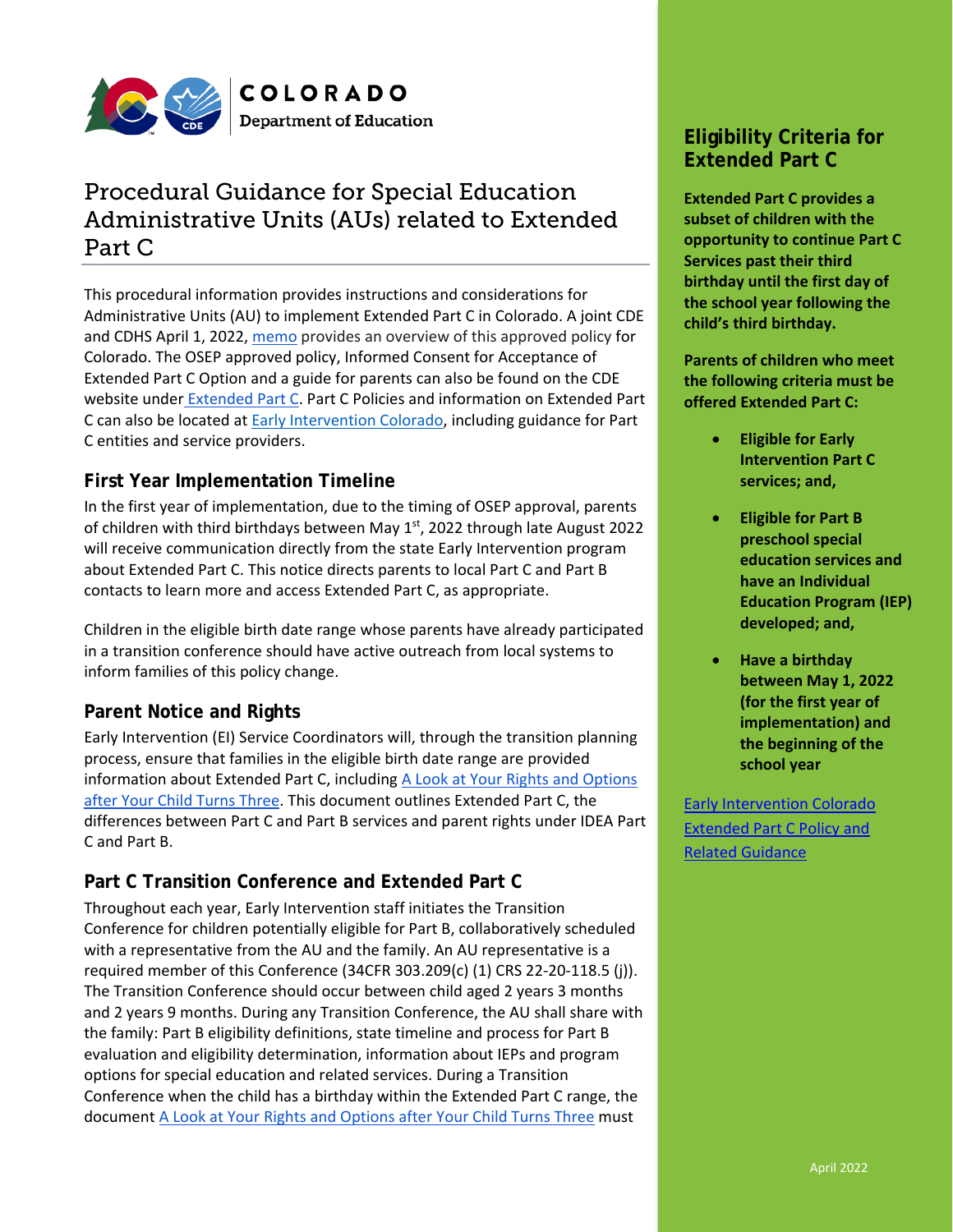

also be reviewed , including timelines, eligibility criteria, and process for the family to accept Extended Part C.

## **Part B Requirements for Extended Part C**

There are no changes to the C to B timelines related to Part B evaluation, eligibility, IEP development or the expectation of 100% compliance with the federal State Performance Plan Indicator 12. Indicator 12 measures the percent of children referred by Part C prior to age 3 who are found eligible for Part B, and who have an IEP developed and implemented by their third birthday. Indicator 12 requires that the eligibility evaluation and determination occur prior to age 3, and, for eligible children, the IEP implementation date must occur on or before the child's 3rd birthday. Please see information below for information on coding related to Extended Part C.

For children in the Extended Part C birth date range, who have been determined eligible for Part B, and the IEP meeting has occurred, the parent, after reviewing the document: A Look at Your Rights and Options after Your [Child Turns Three](http://www.cde.state.co.us/early/partcparentinfo) may choose to continue to receive Early Intervention Services through their Individualized Family Service Plan (IFSP). The IEP start date for children whose parents have consented to Extended Part C should be the first day of preschool in the child's school district of residence.

A parent who elects Extended Part C does not decline the IEP, but rather agrees to delay the implementation date to the beginning of the subsequent school year. CDE recommends that the AU document the parent choice to accept Extended Part C in the Prior Written Notice within the "Other Factors Considered" section of the IEP document.

As usual, the *IEP completion date* should be filled with the date of the IEP meeting, which should occur prior to the child's 3rd birthday, as required by Indicator 12. The *IEP implementation date* should be the date anticipated to be when IEP services will begin, presumably the first day of the school year following the child's third birthday, as defined by the school district preschool calendar in the district in which the family lives. When IEP vendor software auto fills the date of IEP implementation (e.g., Frontline) please ensure staff verify and/or correct the auto fill date.

#### **Required Communication Between Part C and Part B**

Local partners (AUs and Early Intervention) must communicate regarding eligibility for, parent interest, and parent decisions related to election of Extended Part C. Local systems are expected to develop communication methods for:

- 1. Early Intervention to inform the AU once they have provided families with children in the eligible birth date rang[e A Look at Your Rights and Options after Your Child Turns Three;](http://www.cde.state.co.us/early/partcparentinfo)
- 2. Documenting the discussion of the Option along with review of [A Look at Your Rights and Options after](http://www.cde.state.co.us/early/partcparentinfo)  [Your Child Turns Three](http://www.cde.state.co.us/early/partcparentinfo) during the Transition Conference.
- 3. The AU to inform Early Intervention of the status of each child's eligibility for Part B, for all children referred to Part B transitioning from Part C.
- 4. The AU to inform Early Intervention once the IEP meeting has occurred and whether the family elected Extended Part C while at the meeting.
- 5. Early Intervention to provide the AU with a copy of a signed Informed Consent for Acceptance of Extended Part C as soon as possible and not later than ten calendar days after EI receipt of the form.
- 6. The AU to communicate to Early Intervention the date anticipated as the IEP implementation date, expected to be the first day of preschool.
- 7. When applicable, the AU to inform Early Intervention when a parent has exercised their right to challenge Part B eligibility determination through any one of three dispute resolution options: mediation, state complaint and/or due process hearing.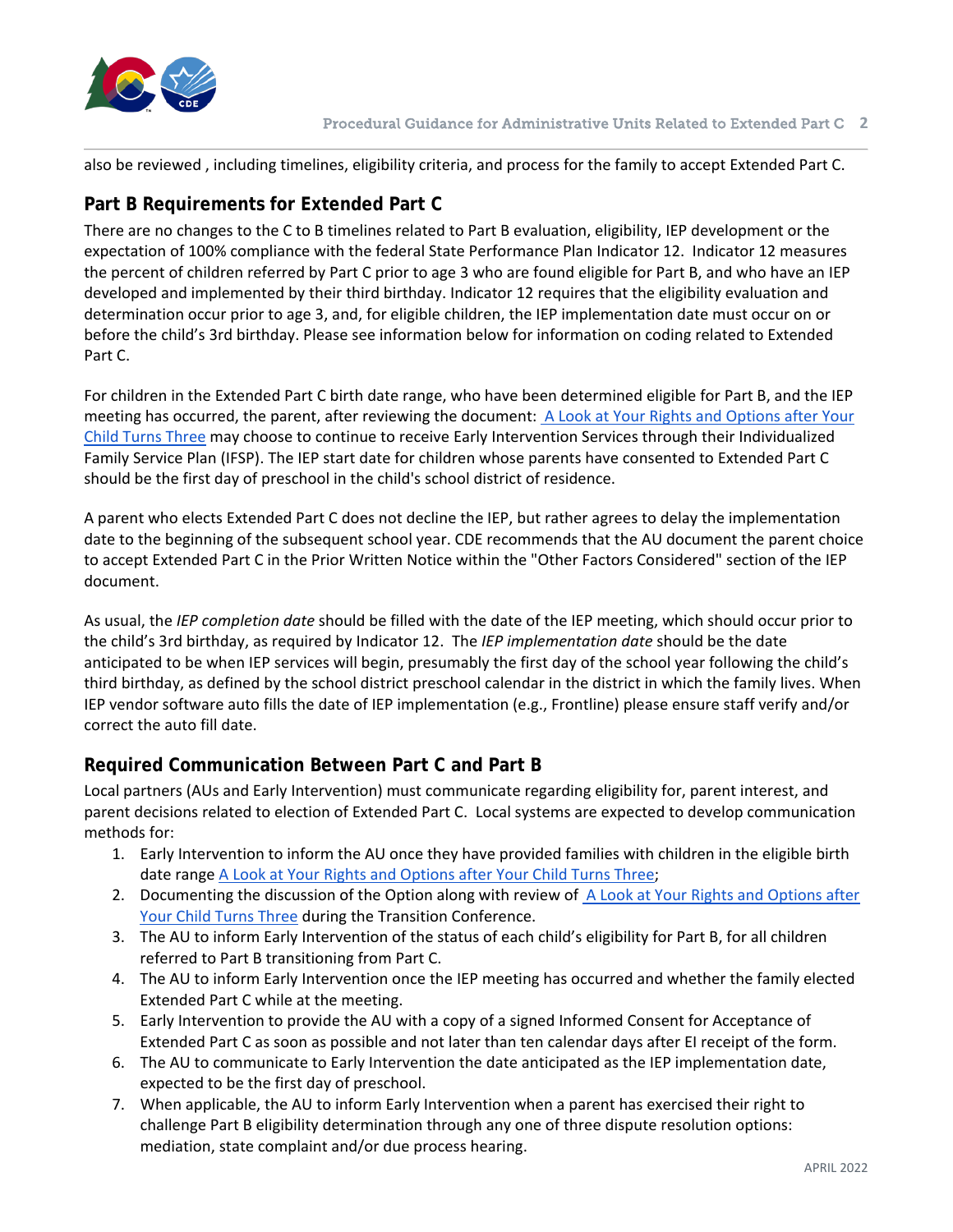

## **Data Coding and End of Year Reporting**

Part B is required to report all children referred from Part C to Part B in Path 2 for Special Education [End of Year](https://www.cde.state.co.us/datapipeline/snap_sped-eoy)  [\(EOY\) Reporting.](https://www.cde.state.co.us/datapipeline/snap_sped-eoy) This includes all children for whom an AU Notification is received, regardless of whether the family is subsequently screened, evaluated, declines or never responds to repeated attempts to contact. Students are expected to be reported in the school year in which the IEP is implemented unless it is known with certainty that an IEP will never be implemented. In this latter case, the child's activity is reported in the school year in which the process stops permanently. For these reasons, **CDE anticipates very few children to be reported for Extended Part C in the EOY for 2021-2022.**

#### *2021-2022 End of Year Reporting for Extended Part C*

Most children whose families elect Extended Part C will not be reported in the 21-22 Special Education EOY Collection. Examples of C to B transitioning children whose parents choose Extended Part C and would be reported in Path 2 for EOY 21-22 may include:

- a child who moves out of the AU after choosing Extended Part C with May or June, 2022 birthdays; or
- a child who, after his/her family initially chooses Extended Part C, later opts into FAPE (after their third birthday) during the months of May-June 2022.

For this small subset of children, AU staff are instructed to use Delay Code 59 "Not Valid Other \_ (Provide explanation in exception request)." Explanation should read: "Parent chose to extend Part C services".

Code 59 should not be used for a delay in eligibility determination or IEP development for children transitioning from Part C to Part B. Because a new reporting code will not be operational until the FY22-23 EOY collection, CDE is permitting its use for Extended Part C for this reporting year only, when a parent has chosen Extended Part C and can only be reported in the 2021-2022 EY Report. Though these children will show up as out of compliance in the 2021-2022 EOY reports, CDE is using this as a workaround for this situation. AU staff should keep a list of these students for review by their Special Education Director, and submit the following note when attesting to the accuracy of their report, with the following explanation of these errors:

"The Indicator 12 percentage shown on this report is not accurate. My AU's Indicator 12 records include

*\_#\_* records reported with Delay 59 for Extended Part C. I sign this report with the understanding that my Indicator 12 percentage will be recalculated at CDE to make these specific records valid."

To correct these errors, Orla Bolger, Senior Consultant with the CDE ESSU Data Team, will manually identify students reported with Delay code 59, verify the explanation/note included in their attestation, and then remove these records from the equation prior to calculating Indicator 12 compliance.

#### *2022-2023 and Beyond End of Year Reporting for Extended Part C*

Starting in the 2022-2023 collection year, there is a new, valid, delay code for Indicator 12 added for Extended Part C. This code ("41: Parent chose to extend Part C services") will be available by July 1, 2022 to be utilized only when a child's family has elected Extended Part C. It is possible that vendors may make the code available in their software prior to July 1, 2022. If AU staff have ability and access to insert code 41 prior to their vendor's timeline for implementation they may do so.

- AUs may begin using Code 41 as soon as it is available for children who will be reported in the 2022- 2023 EOY.
- Code 41 cannot be used in the Data Pipeline until the 22-23 collection year.
- Delay Code 41 is not a valid delay code for a delay in the evaluation or eligibility determination.
- This new code will only be available for use when the child's birthday is within the range for Extended Part C, and the child's record must have documentation to verify that the child is continuing in Extended Part C.